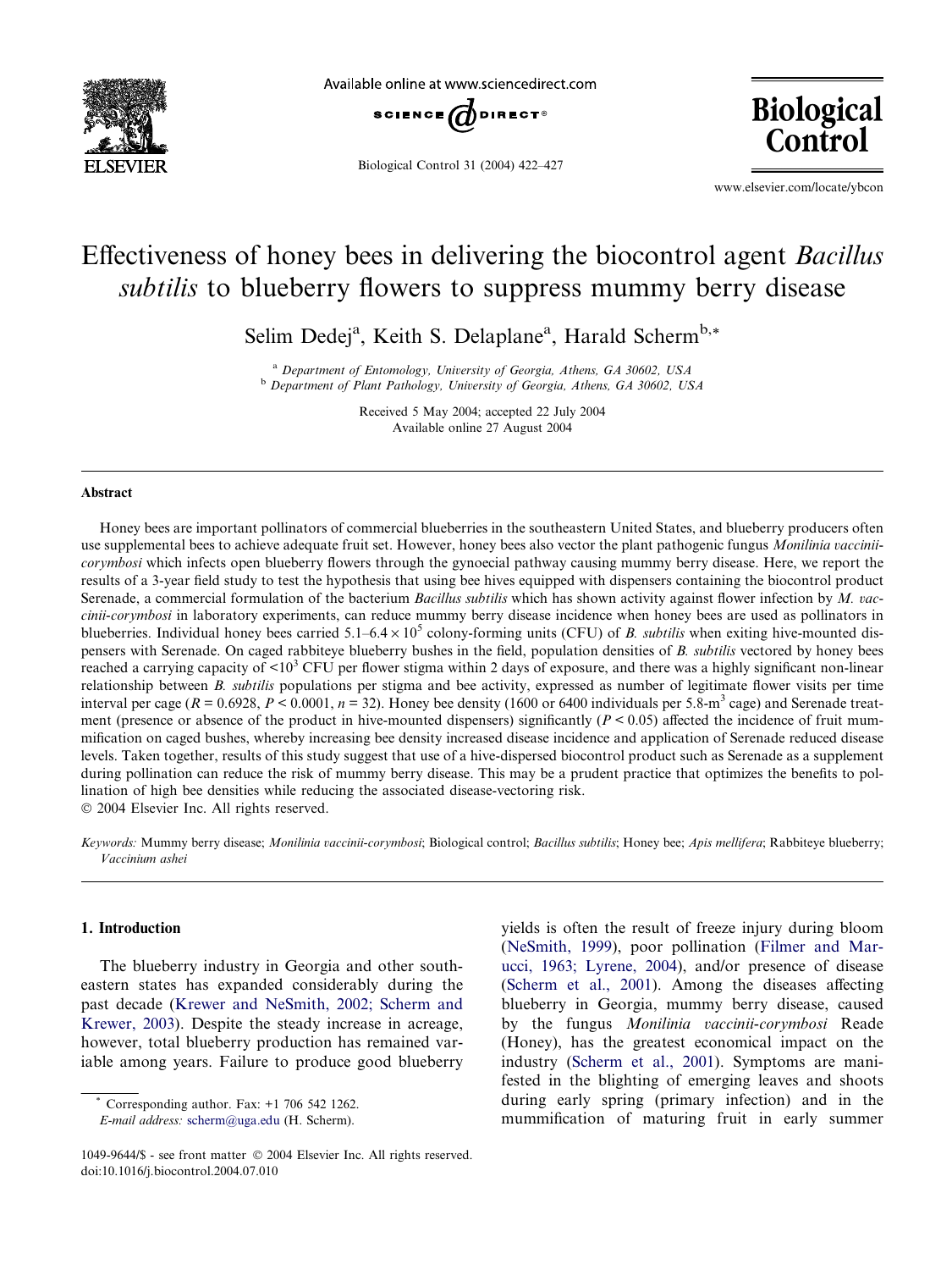(secondary infection). Fruit mummification results from the infection of open flowers by conidia of the pathogen via the gynoecial pathway [\(Batra, 1983; Mil](#page-5-0)[holland, 1977; Ngugi et al., 2002; Shinners and Olson,](#page-5-0) [1996](#page-5-0)). These conidia are transported from blighted leaves, where they are produced, to the floral stigmas by wind, rain, and especially pollinating insects ([Batra](#page-5-0) [and Batra, 1985; Cox and Scherm, 2001; Woronin,](#page-5-0) [1888](#page-5-0)). Among these pollinators, honey bees (Apis mellifera L.) have been reported to be the most numerous visitors on blooming blueberries in Georgia ([Dela](#page-5-0)[plane, 1995](#page-5-0)). The involvement of pollinating insects in vectoring of M. vaccinii-corymbosi poses a dilemma for commercial blueberry producers: on the one hand, enhancing pollinator activity, most commonly achieved by supplementing honey bees in the field ([Scherm et al.,](#page-5-0) [2001](#page-5-0)), is essential for ensuring effective pollination and adequate fruit set [\(Dedej and Delaplane, 2003; Samp](#page-5-0)[son and Cane, 2000\)](#page-5-0). On the other hand, increased bee density is likely to lead to increased vectoring of the mummy berry pathogen. Thus, strategies are needed to reduce the potential for disease transmission when honey bees are used as blueberry pollinators.

We recently documented that the biofungicide Serenade, a commercial formulation of the bacterium Bacillus subtilis (Ehrenberg) Cohn, effectively controlled flower infection by  $M.$  vaccinii-corymbosi when applied directly to the stigmas of open flowers in the laboratory ([Scherm et al., 2004](#page-5-0)). Part of the biocontrol activity of Serenade appeared to be due to preformed antibiotics contained within the commercially formulated product, in addition to the production of antibiotics by B. subtilis in situ. In these experiments, the biocontrol product was delivered manually in small quantities  $(\sim 10 \text{ µg per stigma})$  as a wettable powder formulation using a transfer needle. This type of dry-application could be mimicked in the field by using honey bees as vectors, given their documented ability to adsorb [\(Prier et al., 2001](#page-5-0)) and deliver formulated biocontrol agents in other pathosystems involving flower infection [\(Johnson and Stockwell, 1998;](#page-5-0) [Kovach et al., 2000; Maccagnani et al., 1999; Peng](#page-5-0) [et al., 1992; Thomson et al., 1992; Yu and Sutton,](#page-5-0) [1997](#page-5-0)). Bee delivery of Serenade to open blueberry flowers in the field could reduce flower infection by M. vaccinii-corymbosi, regardless of whether conidia of the pathogen are vectored by the bees themselves or by other means.

Based on these considerations, this study was undertaken to (i) determine the effectiveness of honey bees in transmitting B. subtilis from bee hive-mounted dispensers containing Serenade to open blueberry flowers in the field and (ii) evaluate the efficacy of this biocontrol product vectored by honey bees in reducing the incidence of fruit mummification caused by M. vacciniicorymbosi.

#### 2. Materials and methods

## 2.1. Field site and experimental design

The study was carried out in a research blueberry planting at the Horticulture Farm of the University of Georgia (Oconee County) from 2001 to 2003. The planting was established in 1988 and consisted of alternating rows of 'Climax' and 'Premier' rabbiteye blueberry (Vaccinium ashei Reade). Maintenance of the planting, including fertilization, pruning, and weed control, followed commercially recommended practice [\(Austin,](#page-5-0) [1994](#page-5-0)). Plants remained untreated with fungicide and insecticide throughout the 3-year period. Supplemental overhead irrigation was applied as needed.

Experimental plots were delineated by caging blueberry bushes with  $1.8 \times 1.8 \times 1.8$ -m<sup>3</sup> frames covered with insect-proof Lumite screen (Bioquip, Gardena, CA). Each cage contained two adjacent 'Climax' plants along with two potted 2- or 3-year-old 'Tifblue' plants that served as pollenizers. At the onset of bloom in early spring, bee hives containing target populations of 0, 1600, or 6400 honey bees were placed into the cages. Bee populations were established by the gravimetric method of [Delaplane and Hood \(1997\).](#page-5-0) Average population densities during the 3 years were  $1178 \pm 61.5$ (mean  $\pm$  SE,  $n = 10$ ) and 4267  $\pm$  85.4 for the 1600 and 6400-bee treatments, respectively, but for convenience we will refer to the treatments in terms of their initial target densities. Bee colonies were fed regularly with sugar syrup and socially stabilized with synthetic queen mandibular pheromone (Bee-Boost; Phero Tech, Delta, BC, Canada) ([Currie et al., 1994](#page-5-0)). The pheromone was used in lieu of a queen to eliminate confounding effects of differential brood production resulting from variable bee populations. Honey bee colonies were removed from the cages at the end of bloom.

Each bee hive was equipped with a hive-mounted dispenser ([Gross et al., 1994\)](#page-5-0) permitting bees to acquire the biocontrol product and to disseminate it within the cage. Dispensers were filled with Serenade (QRD 132 WP; Agraquest, Davis, CA) to a depth of about 0.5 cm, and the biocontrol product was replenished as needed. In 2001, the experiment consisted of two replicate cages for each bee density, all of which contained hive-mounted dispensers supplied with Serenade. In 2002 and 2003, six additional cages in which hives were not supplied with Serenade were included in the study. Thus, in the latter 2 years, the experiment included a second treatment factor, presence or absence of Serenade, in addition to the three bee density treatments described above.

#### 2.2. Acquisition of B. subtilis by honey bees

In 2001, 10 bees each from the cages with 1600 and 6400 honey bees were captured emerging from the hive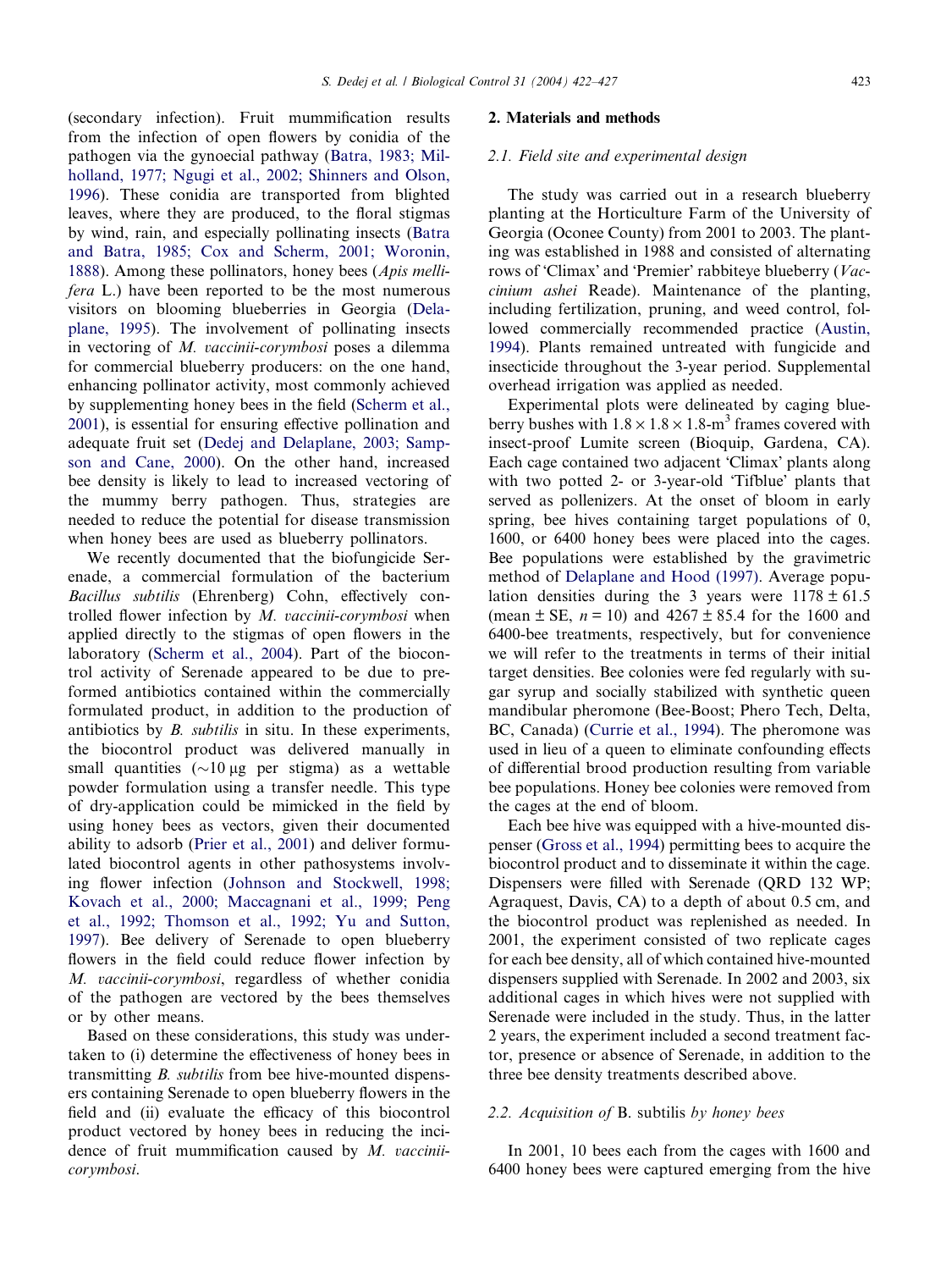dispensers. At the same time, an additional 20 bees were sampled at the apiary of the University of Georgia, located within 200 m of the experimental site, as they emerged from hives not supplemented with Serenade; these bees were used as a background control. Each bee was placed into a glass vial and killed by freezing. Bees were washed individually in 5 ml of sterile potassium phosphate buffer (0.01 M, pH 6.7) for 15 s, the wash water was placed in a sonicating bath (Bransonic Model 2200; Branson, Shelton, CT) for 60 s to resuspend the bacteria, and population densities of B. subtilis were determined by dilution-plating in triplicate onto nutrient–yeast extract–dextrose agar ([Lelliott and Stead,](#page-5-0) [1987\)](#page-5-0). Culture dishes were incubated at 23  $\mathrm{^{\circ}C}$ , and the number of colony-forming units (CFU) of B. subtilis per bee was determined between 1.5 and 2 days later. Colonies of B. subtilis were identified based on their rapid growth rate and characteristic colony morphology ([Buchanan and Gibbons, 1987\)](#page-5-0) in comparison with reference cultures isolated directly from Serenade.

# 2.3. Vectoring of B. subtilis to open flowers

In 2001 and 2002, individual flowers were sampled from within the cages and analyzed for population densities of *B. subtilis* on the stigmatic surface. In each cage, 40–50 unopened flowers were labeled on their corollas with a permanent marker and monitored for time of anthesis; ten of these flowers were detached and assayed for population densities of B. subtilis 2 days after opening and exposure to the bees within the cage. Styles were removed from the flowers and placed individually in 1 ml of sterile potassium phosphate buffer in microcentrifuge tubes, followed by vortexing for 15 s and incubation in an ultrasonic bath for 60 s. Serial dilutions were made and plated as described above. Population densities of B. subtilis were expressed as CFU per stigma. As bloom progressed, five and three independent experimental runs (consisting of non-overlapping 2-day exposure periods) were carried out in 2001 and 2002, respectively.

During each experimental run, honey bee activity (primarily a function of bee density and weather) was estimated by counting the number of legitimate flower visits on all bushes within each cage for one 2-min period per day during normal flight hours (11:00–16:00 h). Visits were considered legitimate if the bee probed the terminal aperture of the flower [\(Dedej and Delaplane,](#page-5-0) [2003\)](#page-5-0).

#### 2.4. Incidence of fruit mummification

At the end of bloom in 2002 and 2003, the screens surrounding the cages were replaced with poultry netting to protect fruit from animals and unauthorized harvesting. When fruit were fully developed but still green, 30 fruit clusters were selected arbitrarily from each of the two 'Climax' bushes within each cage, and all fruit on these clusters were collected to determine the incidence of fruit mummification per bush. Each fruit was bisected individually, and the presence or absence of mycelia or pseudosclerotia of M. vaccinii-corymbosi was determined [\(Scherm and Copes, 1999](#page-5-0)).

To obtain an estimate of disease pressure for the 2 years, incidence of fruit mummification was determined as described above for two ''open plots'' each year. Similar to the caged plots, the open plots consisted of two adjacent 'Climax' bushes. However, these bushes were not surrounded by screen cages, and no supplemental bees, Serenade, or potted pollenizer plants were added.

#### 2.5. Statistical analyses

To quantify the Serenade-vectoring ability of honey bees, the relationship between population density of B. subtilis per stigma and bee activity was analyzed using non-linear regression analysis (SigmaPlot v. 8.02; SPSS, Chicago, IL) utilizing combined data from all eight experimental runs but omitting the data from control cages without bees. The regression model was of the form  $y = a(1-b^x)$ , where y is the population density of B. subtilis (CFU per stigma),  $x$  is bee activity (number of legitimate visits per  $2 \text{ min}$  per cage), and  $a$  and  $b$ are parameters to be estimated.

The effect of honey bee density, presence or absence of Serenade, and their interaction on the incidence of fruit mummification per bush was determined using two-way analysis of variance (ANOVA) for a completely randomized design (SAS v. 8.02; SAS Institute, Cary, NC). Data from cages without bees were omitted from the analysis because of low fruit set and because no Serenade was vectored in these cages.

## 3. Results

# 3.1. Acquisition of B. subtilis by honey bees

Individual bees carried  $5.1 \times 10^5 \pm 1.2 \times 10^5$  and  $6.4 \times 10^5 \pm 5.3 \times 10^4$  CFU of *B. subtilis* (mean  $\pm$  SE) when exiting hive-mounted dispensers containing Serenade in cages with 1600 and 6400 bees, respectively. No colonies of B. *subtilis* were obtained from control bees.

#### 3.2. Vectoring of B. subtilis to open flowers

Bee activity varied between 0 and 48 legitimate visits per cage per 2-min period, while population densities of B. subtilis reached within 2 days of exposure ranged from 0 to  $5.1 \times 10^3$  CFU per stigma [\(Fig. 1](#page-3-0)). The regres-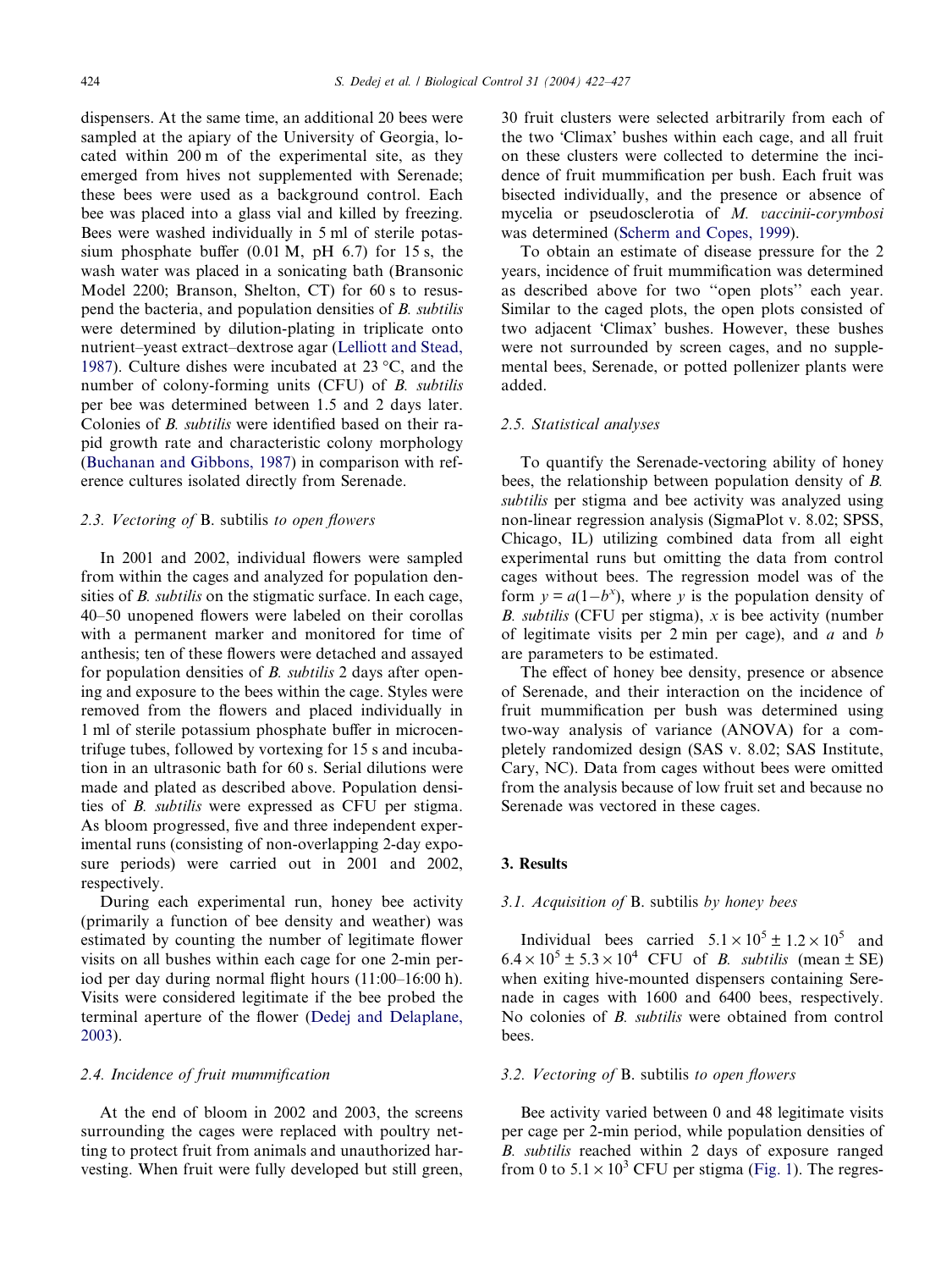<span id="page-3-0"></span>

Fig. 1. Vectoring by honey bees of Serenade biofungicide (Bacillus subtilis strain QRD132) from hive-mounted dispensers to the stigmas of open flowers on caged 'Climax' rabbiteye blueberry in the field. Population densities of B. subtilis were determined by dilution-plating from individual stigmas 2 days after the flowers had opened; values are means and standard errors of ten flowers per cage. The regression equation is of the form  $y = a(1-b^x)$ . There were five and three independent experiments in 2001 and 2002, respectively. CFU = colony-forming units.

sion between bee activity and bacterial population density was highly significant ( $R = 0.6928$ ,  $P < 0.0001$ ,  $n = 32$ ) and indicated an apparent carrying capacity of  $\langle 10^3 \text{ CFU of } B \rangle$ . *subtilis* per stigma attained for bee activities  $\geq 10$  visits per 2-min period per cage (Fig. 1).

# 3.3. Incidence of fruit mummification

The incidence of fruit infected by M. vaccinii-corymbosi was greater in 2003 than in 2002, presumably because of more frequent rainfall and warmer temperatures during spring of 2003. For example, average disease incidence in the most severely affected treatment (having 6400 bees per cage without Serenade application) was 21.1% in 2002 vs. 66.5% in 2003 (Fig. 2). Similarly, disease incidence in bushes in open plots (exposed to ambient bee activity without use of Serenade) was greater in 2003 (30.5%) than in 2002 (14.2%).

Both bee density and presence of Serenade significantly ( $P \le 0.05$ ) affected disease incidence in the 2 years ([Table 1](#page-4-0)). In general, increasing bee density increased disease incidence, while application of Serenade reduced disease levels (Fig. 2). However, a significant bee den $sity \times$  Serenade interaction was observed in 2002 [\(Table](#page-4-0) [1\)](#page-4-0); this was due to absence of disease in the cages containing 1600 bees with no Serenade, while a low incidence of disease (3.4%) was observed in cages with the same bee density in the presence of Serenade (Fig. 2A). In the cages having 6400 bees, application of Serenade reduced disease incidence from 21.1 to 6.6% in 2002 and from 66.5 to 43.5% in 2003.



Fig. 2. Incidence of fruit mummification caused by Monilinia vacciniicorymbosi on caged 'Climax' rabbiteye blueberry in the field in relation to honey bee density and presence or absence of Serenade Biofungicide (Bacillus subtilis strain QRD132) in hive-mounted dispensers within each cage. Values are means and standard errors of four bushes per treatment and are shown for experiments carried out in 2002 (A) and 2003 (B). Disease incidence in bushes without cages, supplemental bees, and no Serenade application was  $14.2 \pm 3.4\%$  and  $30.5 \pm 2.8\%$  in 2002 and 2003, respectively.

#### 4. Discussion

This study shed light on several important aspects of the three-way interaction between a pollinator (honey bee), a flower-infecting fungus (*M. vaccinii-corymbosi*), and a bacterial biocontrol agent (B. subtilis) on blueberry in the field. First, we confirmed the importance of bees as vectoring agents for the pathogen, as evidenced by a higher incidence of fruit mummification in cages with higher bee densities. Second, we documented the ability of bees to acquire a commercial formulation of the biocontrol agent and vector it to open blueberry flowers where *M. vaccinii-corymbosi* infects. There was a positive, non-linear relationship between bee activity and the resulting population density of B. subtilis on the flower stigma. Third, our results showed that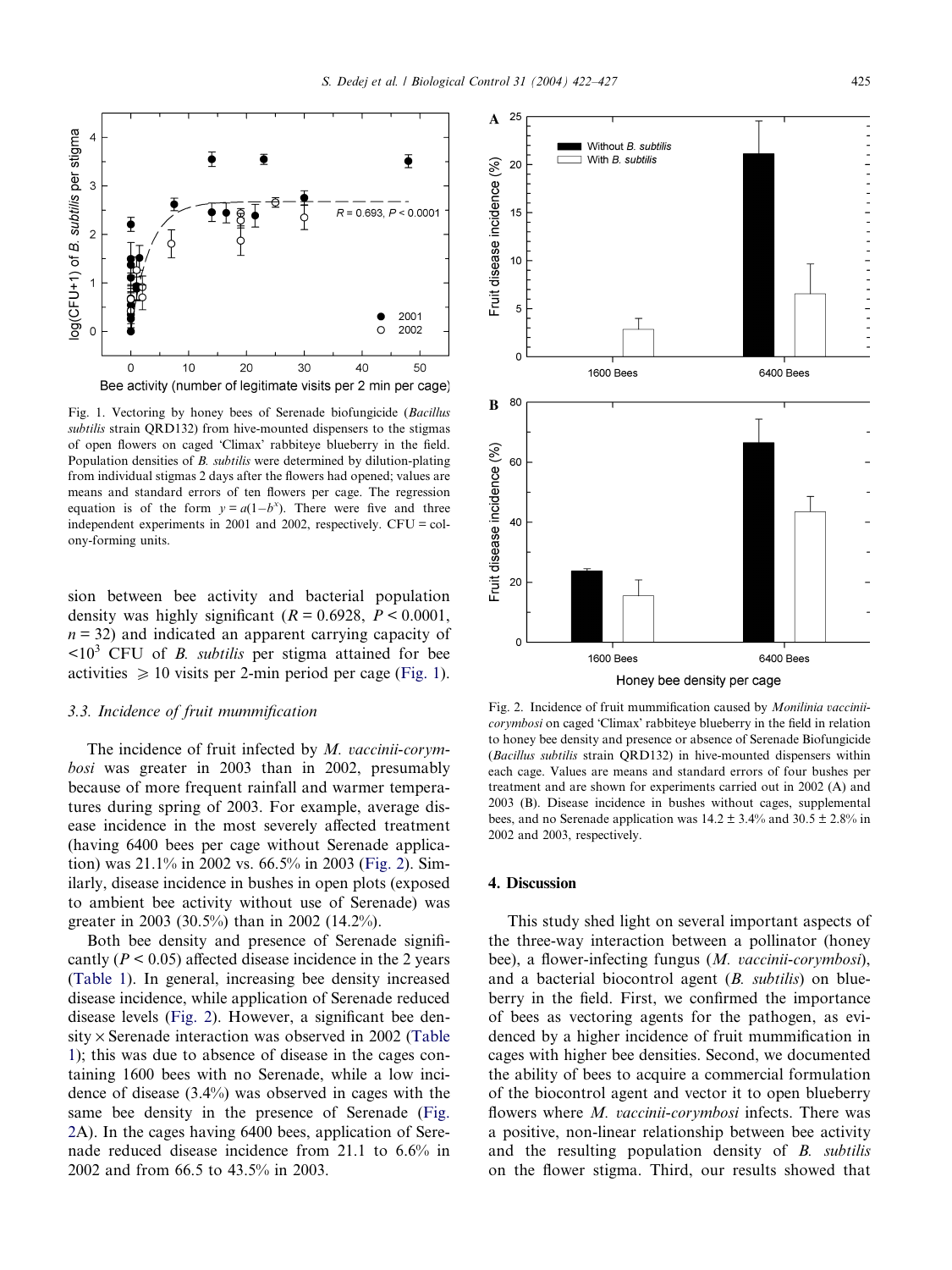<span id="page-4-0"></span>Table 1

Analysis of variance to determine the effects of honey bee density, presence or absence of Serenade Biofungicide (Bacillus subtilis strain ORD132), and their interaction on the incidence of fruit mummification caused by *Monilinia vaccinii-corymbosi* on caged 'Climax' rabbiteye blueberry in the field

| Source                                    | df | 2002        |      |        | 2003        |      |          |
|-------------------------------------------|----|-------------|------|--------|-------------|------|----------|
|                                           |    | Mean square |      | P > F  | Mean square |      | P > F    |
| Bee density <sup>a</sup>                  |    | 617.7       | 27.2 | 0.0002 | 5004.3      | 42.7 | < 0.0001 |
| Serenade <sup>b</sup>                     |    | 137.9       | 6.07 | 0.0299 | 976.9       | 8.33 | 0.0137   |
| Bee density $\times$ Serenade interaction |    | 303.9       | 13.4 | 0.0033 | 216.8       | 1.85 | 0.1990   |
| Error                                     | 12 | 22.7        | _    | _      | 117.3       | _    |          |

<sup>a</sup> Bee densities were 1600 or 6400 individuals per 5.8-m<sup>3</sup> screen cage containing two mature test plants along with two potted pollenizer plants. Control cages without bees were not included in the analysis of variance. <sup>b</sup> Applied via bee hive-mounted dispensers.

bee-vectored Serenade significantly and consistently reduced the incidence of mummy berry disease. Taken together, results of this study suggest that application of Serenade via hive-mounted dispensers is a promising strategy to reduce the potential for transmission of mummy berry disease when honey bees are used as blueberry pollinators.

An active role of honey bees and other pollinating insects in vectoring of conidia of M. vaccinii-corymbosi to open blueberry flowers has been documented previously. Indeed, pollinators are attracted to infected, conidiabearing shoots by a sweet, almond-like odor ([Batra](#page-5-0) [and Batra, 1985; Woronin, 1888](#page-5-0)) and by a UV reflection pattern that mimics that of blueberry flowers [\(Batra and](#page-5-0) [Batra, 1985](#page-5-0)). These earlier studies also documented the presence of conidia of M. vaccinii-corymbosi on the body parts of pollinating insects and a considerable reduction in the incidence of fruit mummification when pollinators were excluded from flowers ([Batra and Batra, 1985\)](#page-5-0). The highly significant effect of bee density on disease incidence in our study is congruent with these reports.

In the present study, individual honey bees carried around  $5 \times 10^5$  CFU of *B. subtilis* when exiting hivemounted dispensers containing Serenade. This is similar to values reported for other formulated biocontrol agents such as Trichoderma harzianum ([Kovach et al.,](#page-5-0) [2000\)](#page-5-0), Gliocladium roseum [\(Yu and Sutton, 1997\)](#page-5-0), and Pseudomonas fluorescens or Pantoea agglomerans ([Thomson et al., 1992\)](#page-5-0) when vectored by honey bees or bumble bees. In a previous study with B. subtilis, honey bees acquired  $2.1-3.2 \times 10^3$  spores of the bacterium in an aerosol wind tunnel experiment [\(Prier et al., 2001\)](#page-5-0). It was hypothesized that the ability of bees to adsorb and retain the bacteria was related to the bees' electrostatic charge [\(Prier et al., 2001\)](#page-5-0).

As shown previously for other pathosystems [\(John](#page-5-0)[son and Stockwell, 1998; Kovach et al., 2000; Maccag](#page-5-0)[nani et al., 1999; Peng et al., 1992; Thomson et al.,](#page-5-0) [1992; Yu and Sutton, 1997](#page-5-0)), this study documented the ability of honey bees to vector a commercially formulated biocontrol agent to open flowers of a target crop in the field. Population densities of B. subtilis on blueberry flower stigmas reached a carrying capacity of  $\langle 10^3 \text{ CFU} \rangle$  following bee transmission of Serenade. This is similar in magnitude to population sizes of 2.9–  $3.2 \times 10^2$  CFU for *P. fluorescens* on apple flowers ([Thomson et al., 1992](#page-5-0)) and  $0.7-1.7 \times 10^3$  CFU for *G. ro*seum on raspberry flowers [\(Yu and Sutton, 1997\)](#page-5-0) when honey bees were used to vector these biocontrol agents. Population densities of B. subtilis in our study were determined on flowers within 2 days of anthesis. This relatively short exposure period was chosen because blueberry flowers are susceptible to infection by  $M.$  vaccinii-corymbosi for only a few days after they open ([Ngu](#page-5-0)[gi et al., 2002\)](#page-5-0); thus, reaching an adequate population density of the biocontrol agent within the first few days after anthesis is critical to provide effective control of the disease.

The ability of honey bees to vector *B. subtilis* was positively (but not linearly) related to bee activity. An average of 10 legitimate bee visits per cage per 2-min period was required to reach the apparent carrying capacity of the biocontrol agent on flower stigmas. This level of bee activity is realistic for field conditions on uncaged blueberry bushes (Dedej, unpublished), although with progressing bloom period in rabbiteye blueberry, the proportion of legitimate visits decreases relative to that of illegitimate visits ([Dedej and Delaplane, 2004\)](#page-5-0). During illegitimate visits, honey bees rob nectar through lateral perforations in the corolla (created by carpenter bees, Xylocopa virginica L.), thereby avoiding contact with the stigma during visitation. Such change of behavior is likely to reduce the ability of honey bees to vector B. subtilis to the stigmatic surface in the field. Nectarrobbing behavior in the presence of carpenter bees is common in the southeastern United States [\(Cane and](#page-5-0) [Payne, 1990; Delaplane, 1995\)](#page-5-0).

As expected ([Batra and Batra, 1985](#page-5-0)), higher honey bee densities increased the incidence of fruit infection by M. vaccinii-corymbosi in control cages without Serenade. When bee hives were supplied with the biocontrol product, however, disease incidence was reduced not only relative to levels measured in the control cages, but also to those in the open plots where bee numbers